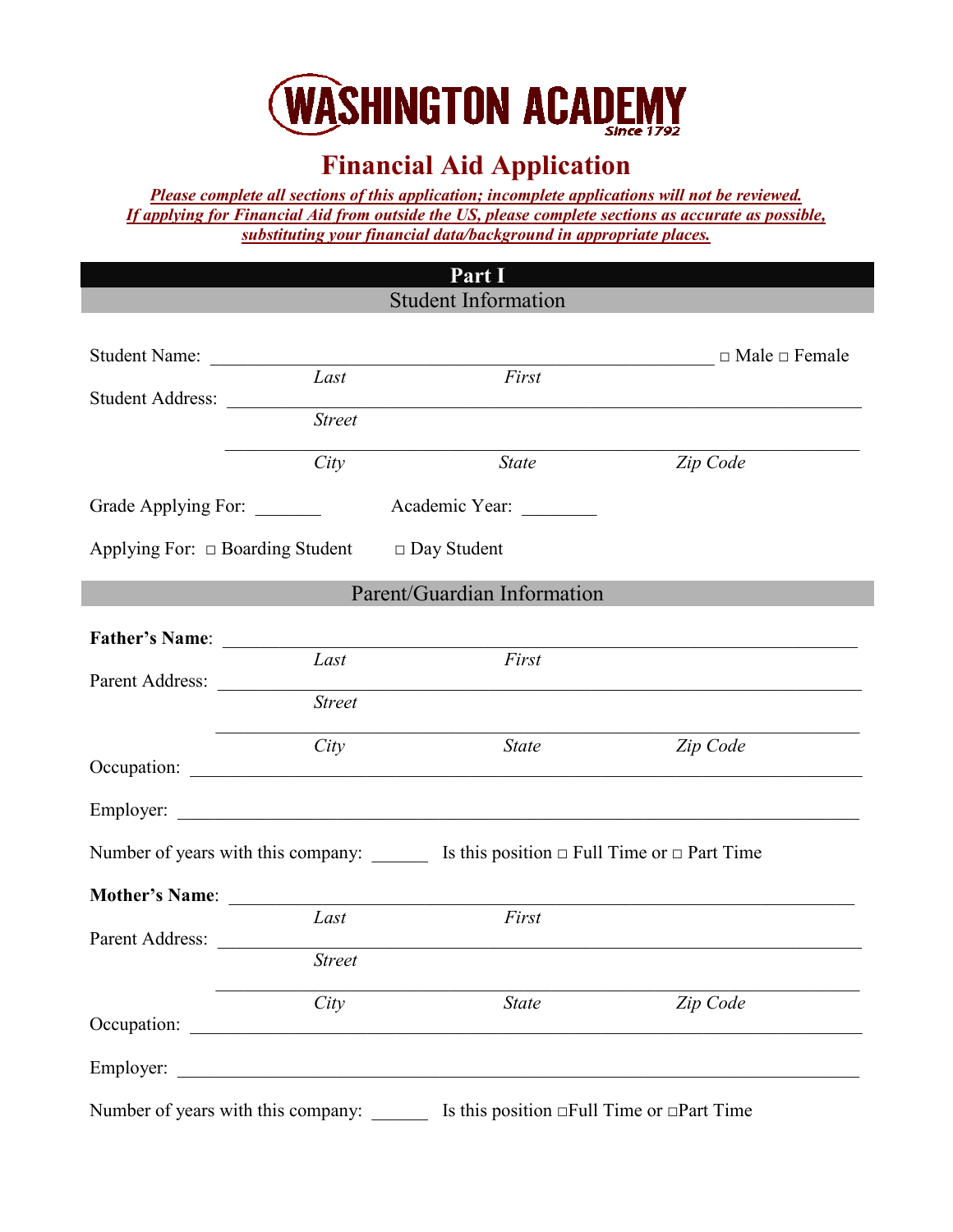## Income Tax Information

*(USA Residents please attach a current Income Tax Return with this application.) Residents of other countries please attach as equivalent financial information as possible.*

Income Tax Filing Status for USA Residents:  $\Box$  Single

□ Married, Joint Return □ Married, Filing Separately □ Head of Household

How many federal income tax exemptions did you claim?

How many children, including the student applicant, are residing in your home? And/or receiving support from you?

How many children entered above will be attending full-time childcare, tuition-charging preschools, schools or colleges? Enter at least one (1) for student applicant.

| Parent Income & Expenses                                                             |              |
|--------------------------------------------------------------------------------------|--------------|
| Total taxable income before deductions: In US Dollars                                |              |
| A. Annual Salaries and wages - for parent 1 (Please attach a current wage statement) | $\mathbb{S}$ |
| B. Annual Salaries and wages - for parent 2 (Please attach a current wage statement) | \$           |
| C. Dividend and/or interest income                                                   |              |
| D. Alimony Received                                                                  |              |
| E. Net Profit/Loss from business and/or farm. (If loss, please make notation)        | S            |
| F. Other taxable income. (If loss, please make notation)                             |              |
| Untaxed portion of payments IRA                                                      |              |
| Keogh plan payments and self-employed SEP deduction                                  |              |
| Other IRS allowable adjustments to taxable income                                    |              |
| Total nontaxable income:                                                             |              |
| A. Child support received for all children                                           |              |
| B. Social Security benefits for entire family                                        |              |
| C. Other nontaxable income                                                           |              |
| IRS total itemized deductions form IRS Schedule A                                    |              |
| Total medical and dental expenses not reimbursed by insurance                        |              |
| Unusual Expenses (please describe)                                                   | \$           |
|                                                                                      |              |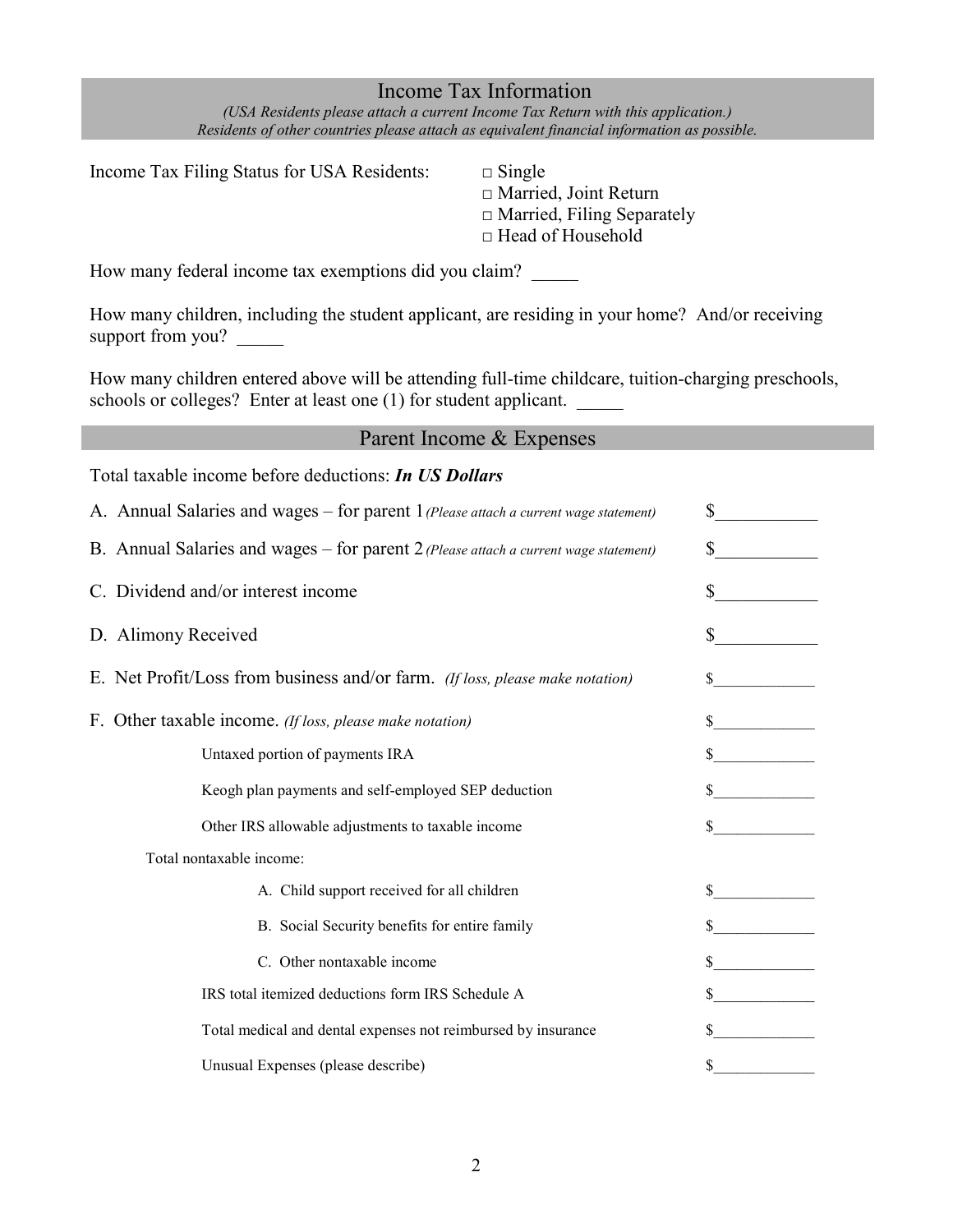| Home (if owned)                                                                         | Present Market Value        | Amount of Unpaid<br>Principal on 1 <sup>st</sup> Mortgage        | <b>Annual Payments</b><br>on 1 <sup>st</sup> Mortgage        |
|-----------------------------------------------------------------------------------------|-----------------------------|------------------------------------------------------------------|--------------------------------------------------------------|
| Year of $2nd$ Mortgage                                                                  | Present Market Value        | \$<br>Amount of Unpaid<br>Principal on 1 <sup>st</sup> Mortgage  | <b>Annual Payments</b><br>on 1 <sup>st</sup> Mortgage        |
| Year of Equity Loan                                                                     | <b>Present Market Value</b> | <b>Amount of Unpaid Principal</b><br>On $2^{nd}$ mortgage/equity | <b>Annual Payments</b><br>on 2 <sup>nd</sup> Mortgage/equity |
| All Other Real Estate                                                                   | <b>Present Market</b>       | All Other real estate unpaid<br>Mortgage principal               | <b>Annual Payments on</b><br>other property                  |
| Bank Accounts-total of payments checking and savings accounts                           | S                           |                                                                  |                                                              |
| Investments-net value (stocks, bonds, mutual funds, etc.)                               |                             |                                                                  |                                                              |
| Indebtedness (Do not include mortgages, business, farm or car)                          | \$                          |                                                                  |                                                              |
| If you do not own your own home & rent your family residence,<br>amount of annual rent. |                             |                                                                  |                                                              |

**Part II**

Dollar amount that will be available to cover school costs for academic year:

| From Parents Income<br>& Assets                                                                 | From Child Support                    |            | From Friends, Relatives<br>From Student's Assets<br>and Trust Funds |                             | From other sources (please explain) |  |
|-------------------------------------------------------------------------------------------------|---------------------------------------|------------|---------------------------------------------------------------------|-----------------------------|-------------------------------------|--|
| \$                                                                                              | S                                     | \$         | S                                                                   |                             | S                                   |  |
| *(Please Note: A dollar amount of "0" is unacceptable, resulting in an incomplete application.) |                                       |            |                                                                     |                             |                                     |  |
|                                                                                                 | List all family cars (make and year): | $\Box$ Own | $\Box$ Lease                                                        |                             | $\Box$ Provided by Employer         |  |
|                                                                                                 |                                       |            |                                                                     |                             |                                     |  |
| 2.                                                                                              |                                       | $\Box$ Own | $\Box$ Lease                                                        | $\Box$ Provided by Employer |                                     |  |
|                                                                                                 |                                       | $\Box$ Own | $\Box$ Lease                                                        |                             | $\Box$ Provided by Employer         |  |
| Current Total Car Debt: \$                                                                      |                                       |            | Annual Lease Expense: \$                                            |                             |                                     |  |

*This application has been developed for Washington Academy.* 

*All information supplied by the applicant will be held in the strictest of confidence* 

*and will be used for determination of financial aid by Washington Academy only.* 

*It will not be made available to any other individual or group not associated with this purpose.*

*Washington Academy admits students of any sex, race, color, religion, national or ethnic origin to all the rights, privileges, programs, and activities generally accorded or made available to students at the school. It does not discriminate on the basis of sex, race, color, religion, handicap, and sexual orientation, national or ethnic origin in the administration of its education policies, financial aid,* 

*scholarship programs and athletic and other school administered programs.*